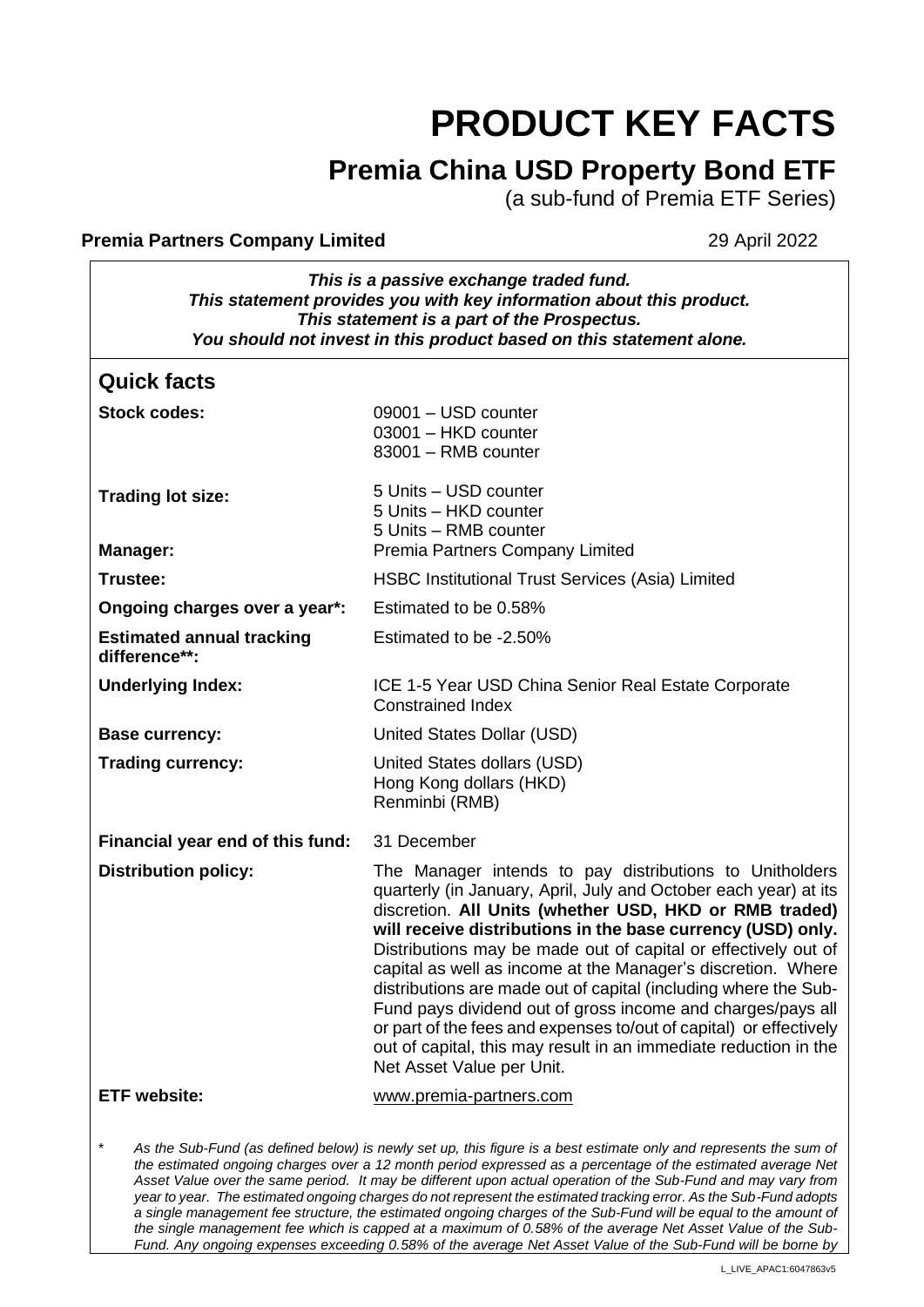*the Manager and will not be charged to the Sub-Fund. Please refer to "Ongoing fees payable by the Sub-Fund" below and the Prospectus for details.*

*\*\* This is an estimated annual tracking difference. Investors should refer to the Sub-Fund's website for information on the actual tracking difference*.

# **What is this product?**

Premia China USD Property Bond ETF (the "**Sub-Fund**") is a sub-fund of Premia ETF Series, which is an umbrella unit trust established under Hong Kong law. The units of the Sub-Fund ("**Units**") are listed on The Stock Exchange of Hong Kong Limited (the "**SEHK**"). These Units are traded on the SEHK like listed stocks. The Sub-Fund is a passively managed index tracking exchange traded fund under Chapter 8.6 of the Code on Unit Trusts and Mutual Funds (the "**Code**").

The Sub-Fund is not authorized by the SFC under the Code on Real Estate Investment Trusts.

## **Objective and investment strategy**

#### **Objective**

The investment objective of the Sub-Fund is to provide investment results that, before fees and expenses, closely correspond to the performance of the ICE 1-5 Year USD China Senior Real Estate Corporate Constrained Index (the "**Index**").

#### **Strategy**

In seeking to achieve the Sub-Fund's investment objective, the Manager will use an optimised representative sampling strategy by investing directly in a representative sample of USD denominated high yield corporate debt securities issued by Chinese property developers and traded on the US domestic and Eurobond OTC markets (the "**Securities**") from the Index that collectively reflects the investment characteristics of the Index. The Sub-Fund may or may not hold all of the Securities that are included in the Index, and may hold Securities which are not included in the Index, provided that these collectively feature a high correlation with the Index and meet the criteria below. Investments in Securities which are not included in the Index are not anticipated to exceed 20% of the Net Asset Value of the Sub-Fund.

The Sub-Fund may invest up to 100% of its Net Asset Value directly in Securities issued by Chinese property developers that have a country of risk associated with China, and a sector classification of Real Estate as assigned by ICE Data Services ("**ICE**" or the "**Index Provider**"). The Sub-Fund may invest up to 100% of its Net Asset Value in Securities which are rated below investment grade (as defined below), including for Securities that are not included in the Index. For the purpose of this Sub-Fund, "below investment grade" refers to securities rated lower than Baa3 of Moody's or BBBof S&P and Fitch. The Sub-Fund will not invest in securities that are unrated.

The Securities must have at least 1 year, but less than 5 years remaining term to final maturity, at least 18 months until final maturity at point of issuance, a minimum amount outstanding of USD 350 million and a fixed coupon schedule.

Other than the Securities, the Sub-Fund may also invest in USD money market funds that are either authorised by the SFC or eligible schemes as determined by the SFC or USD cash deposits for cash management purposes although such investments are not anticipated to exceed 5% of the Net Asset Value of the Sub-Fund.

The Sub-Fund will not invest in debt instruments with loss-absorption features.

There is no current intention for the Sub-Fund to (i) engage in sale and repurchase transaction, reverse repurchase transactions and/or other similar over-the-counter transactions or (ii) invest in any financial derivative instruments for hedging or non-hedging (i.e. investment) purposes, urban investment bonds, structured products or instruments, structured deposits, asset backed securities, asset backed commercial papers and mortgage backed securities.

The Sub-Fund may enter into securities lending transactions for up to 50% and expected level of approximately 25% of the Sub-Fund's Net Asset Value and is able to recall the securities lent out at any time. As part of its securities lending transactions, the Sub-Fund will receive collateral, the value of which, during the duration of the securities lending agreement, will be equal to at least 100% of the global valuation of the securities lent, marked to market on a daily basis. The Sub-Fund will not engage in any reinvestment of collateral received other than reinvestment of cash collateral in cash or cash equivalent instruments.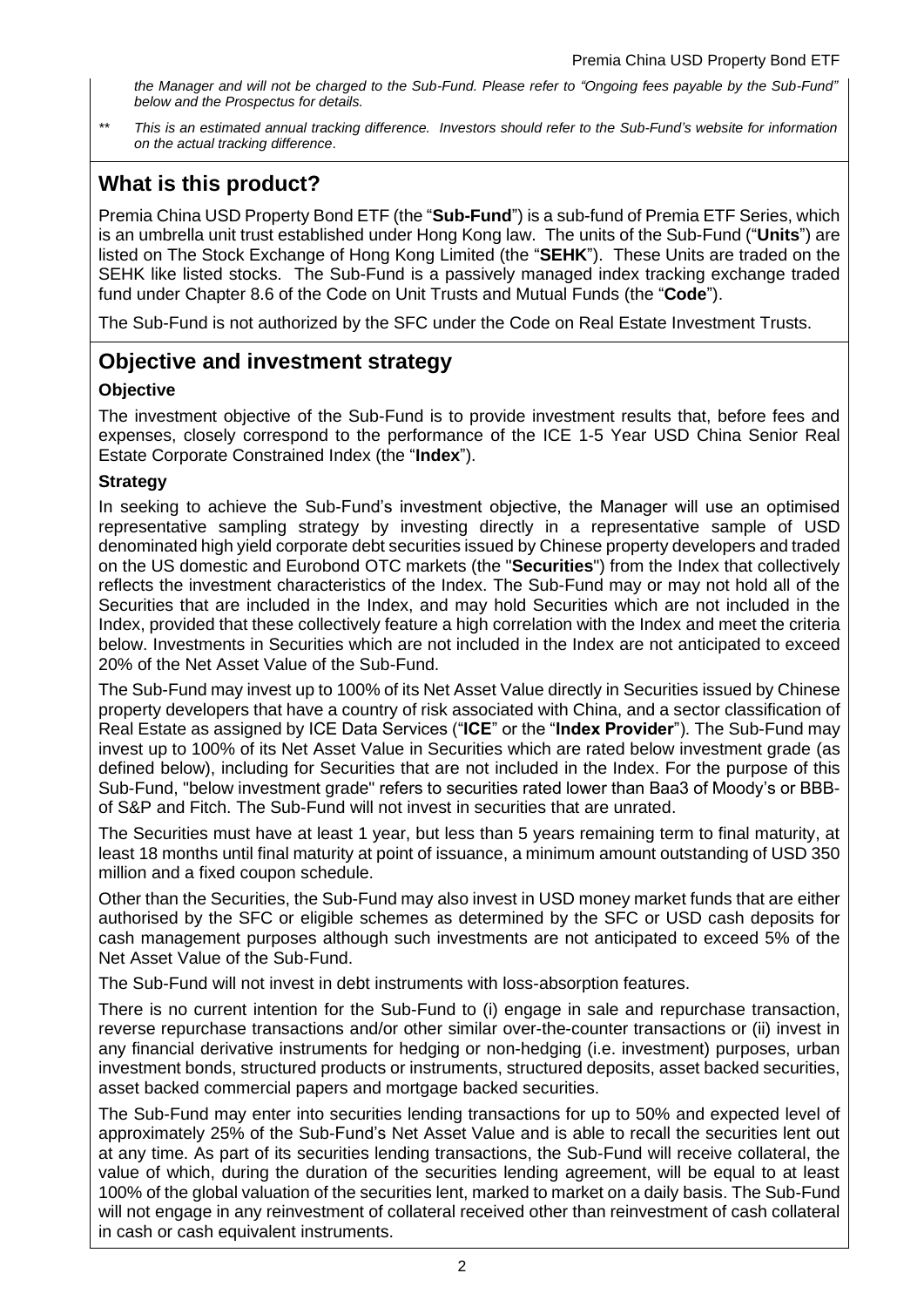#### **Index**

ICE 1-5 Year USD China Senior Real Estate Corporate Constrained Index tracks the performance of short maturity US dollar denominated securities issued by Chinese real estate corporate issuers in the US domestic and eurobond markets. Qualifying securities have a country of risk associated with China, and a sector classification of Real Estate as assigned by the Index Provider. Up to 100% of such debt securities and/or their issuers may be rated below investment grade (as defined above) by Fitch, Moody's or S&P respectively. Such securities must have at least one year, but less than five years remaining term to final maturity, at least 18 months until final maturity at point of issuance, a minimum amount outstanding of USD 350 million and a fixed coupon schedule. Qualifying securities must be rated by Moody's, S&P or Fitch and ranked as senior debt. Unrated securities are excluded from the Index. Qualifying securities includes:

- Original issue zero coupon bonds, "global" securities (debt issued simultaneously in the eurobond and domestic markets), Rule 144A securities under the Securities Act as defined in the Prospectus (with or without registration rights) and pay-in-kind securities, including toggle notes qualify for inclusion in the Index.
- Capital securities where conversion can be mandated by a regulatory authority, but which have no specified trigger, are included in the Index.
- Other hybrid capital securities, such as those issues that potentially convert into preference shares, those with both cumulative and non-cumulative coupon deferral provisions, and those with alternative coupon satisfaction mechanisms, are also included in the index.
- Callable perpetual securities qualify for inclusion in the Index provided they are at least one year from the first call date.
- Fixed-to-floating rate securities also qualify for inclusion in the Index provided they are callable within the fixed rate period and are at least one year from the last call prior to the date the bond transitions from a fixed to a floating rate security.

Constituents are subject to a 5% cap on the ultimate parent exposure level, meaning exposure to all issues from issuers that have the same ultimate parent (defined as an entity that has a controlling interest in the issuer) will in aggregate be limited to 5% of the Index. If 20 or fewer ultimate parent issuers exist, the ultimate parent issuers are equally weighted.

The Index methodology was developed by ICE, who are responsible for the calculation and dissemination of the Index. The Manager and its connected persons are independent of the Index provider.

The Index is a total return market capitalization weighted index. The Index, being a total return index, calculates the performance of the index constituents on the basis that any dividends or distributions are reinvested. Upon monthly rebalancing, all Index constituents and cash positions from coupons received during the month are consolidated and reweighted by market capitalization so cash is effectively reinvested and no cash position remains post rebalancing.

The index is denominated and quoted in USD. The index was launched on 17 November 2020. The constituents of the index and their respective weightings are published at https://indices.theice.com.

As at 29 March 2022, it comprised 115 constituent securities. The market capitalisation of the Index was approximately USD 33.30 billion. The base date for the Index is 31 December 2014 with a base level of 100 as of the base date.

You can obtain the most updated list of the constituents of the Index, their respective weightings, the last closing index level and additional information of the Index including important news from the website of the Index Provider at https://indices.theice.com (the contents of which has not been reviewed by the SFC).

**Vendor codes** Bloomberg: CVCP Index

# **Use of derivatives / investment in derivatives**

The Sub-Fund will not use derivatives for any purposes.

## **What are the key risks?**

**Investment involves risks. Please refer to the Prospectus for details including the risk factors.**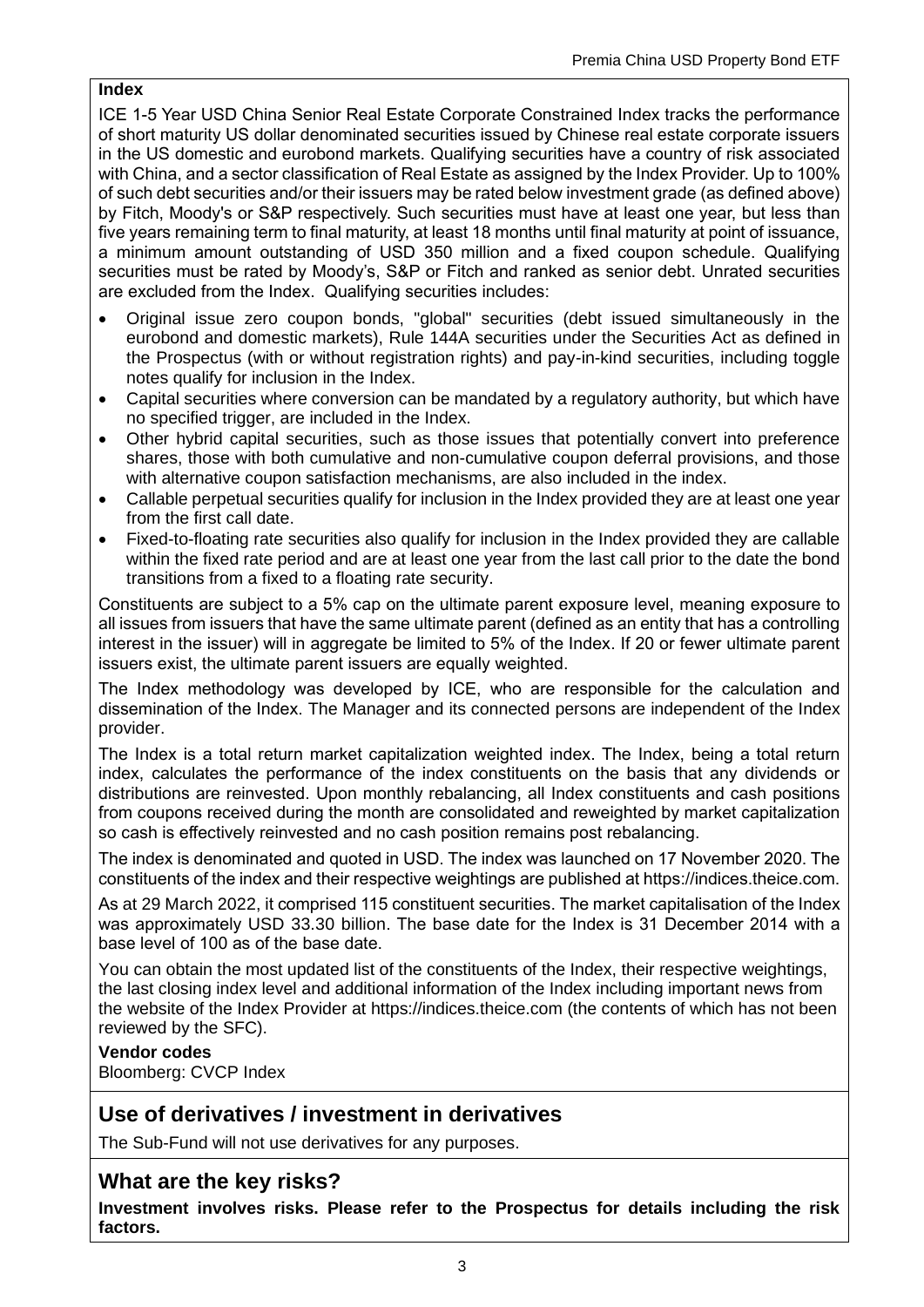#### **1. General investment risk**

• The Sub-Fund's investment portfolio may fall in value due to any of the key risk factors below and therefore your investment in the Sub-Fund may suffer losses. There is no guarantee of the repayment of principal.

#### **2. Concentration / PRC market risks**

- The Sub-Fund's investments are concentrated in debts issued by Chinese property developers with a significant exposure to the PRC market and have a focus on the Securities that are below investment grade. The value of the Sub-Fund may be more volatile than that of a fund having a more diverse portfolio of investments. The value of the Sub-Fund may be more susceptible to adverse economic, political, policy, foreign exchange, liquidity, tax, legal or regulatory event affecting the PRC market.
- **3. Real estate sector risk**
- Due to the concentration of the Index in the real estate sector, the performance of the Index may be more volatile when compared to other broad-based indices. The price volatility of the Sub-Fund may be greater than the price volatility of exchange traded funds tracking more broadbased indices.

#### **4. Debt securities market risks**

- *U.S. Dollar-Denominated Chinese Debt Securities Risk*  Chinese debt securities denominated in U.S. dollars may behave very differently from RMB Bonds and other Chinese bonds, and there may be little to no correlation between the performance of them.
- *High Yield Securities Risk -* Securities that are rated below investment grade are subject to greater credit risk and greater risk of loss of income and principal than highly rated securities because their issuers may be more likely to default. The Sub-Fund may lose its entire investment if the issuer of a debt is in default. Securities that are rated below investment grade are inherently speculative. The prices of high yield securities are likely to be highly volatile with lower liquidity than highly rated securities, and the secondary market for them is generally less liquid than that for highly rated securities. Such securities are generally subject to fluctuations and the bid-ask spread of such securities may be large, causing the Sub-Fund to incur significant trading costs. Adverse events or market conditions may have a larger negative impact on the prices of noninvestment grade debt securities than on higher-rated debt securities.
- *Valuation risk* Valuation of the fund's instruments may involve uncertainties and judgmental determinations. If such valuation turns out to be incorrect, this may affect the Net Asset Value of the Sub-Fund.
- *Interest rate risk* Interest rate risk is the risk that fixed income securities will decline in value because of an increase in interest rates and changes to other factors, such as perception of an issuer's creditworthiness. Funds with higher durations generally are subject to greater interest rate risk.

#### **5. Credit risk**

- *Credit rating and downgrading risk* Credit ratings assigned by rating agencies are subject to limitations and do not guarantee the creditworthiness of the security and/or issuer at all times. The credit rating of a debt instrument or its issuer may subsequently be downgraded. In the event of such downgrading, the value of the Sub-Fund may be adversely affected. The Manager may or may not be able to dispose of the debt instruments that are being downgraded.
- *Credit risk* The financial condition of an issuer of a debt security or other instrument may cause such issuer to default, become unable to pay interest or principal due or otherwise fail to honor its obligations or cause such issuer to be perceived as being in such situations.
- **6. Volatility and liquidity risk**
- The debt securities in the PRC market may be subject to higher volatility and lower liquidity compared to more developed markets. The prices of securities traded in such markets may be subject to fluctuations. The bid and offer spreads of the price of such securities may be large and the fund may incur significant trading costs.

#### **7. Over-the-counter Market Risk**

• OTC markets such as the USD Corporate Bond market are subject to less governmental regulation and supervision of transactions than organized exchanges. In addition, many of the protections afforded to participants on some organized exchanges, such as the performance guarantee of an exchange clearing house, may not be available in connection with transactions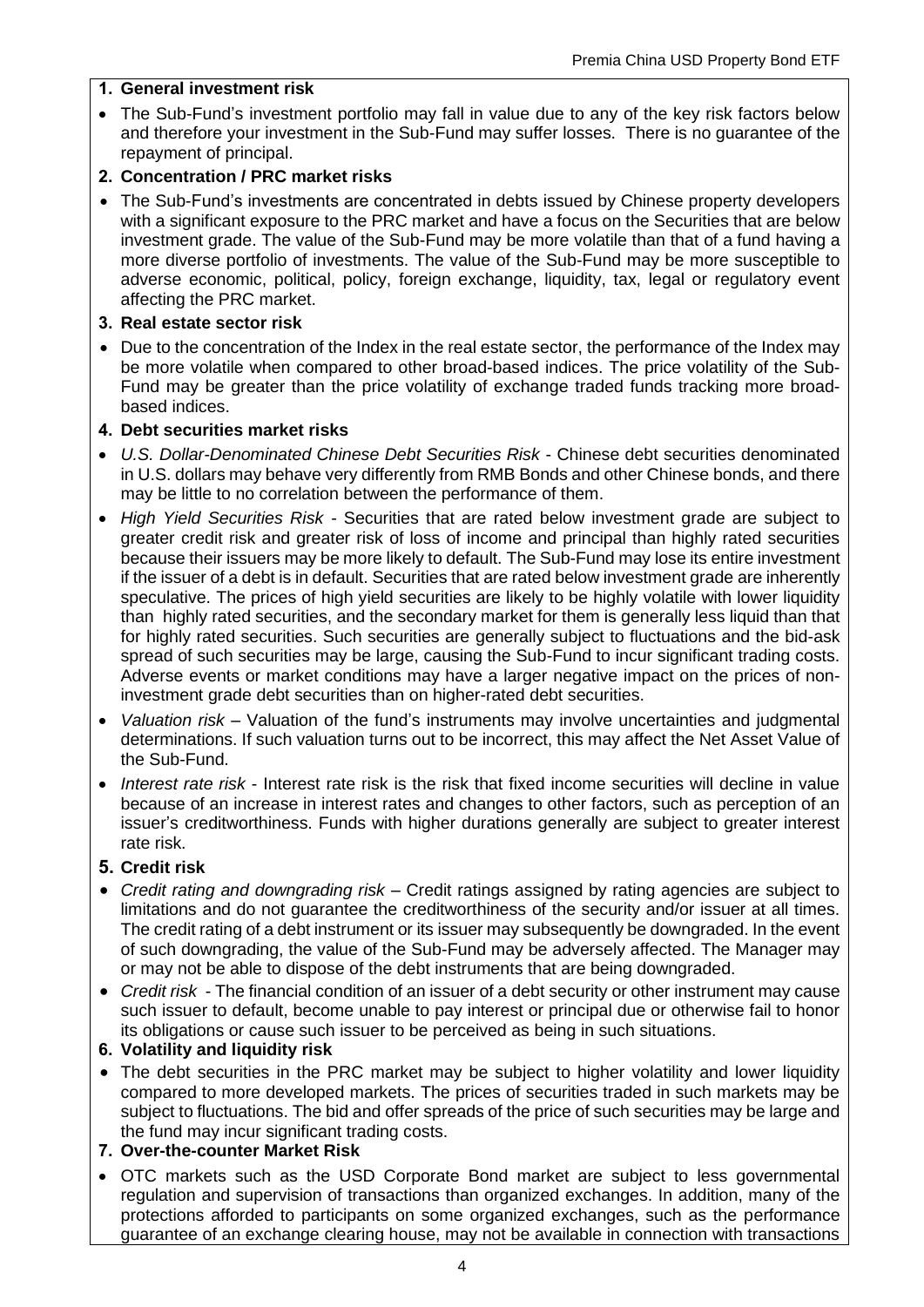on OTC markets. Therefore, by entering into transactions on OTC markets, the Sub-Fund will be subject to the risk that its direct counterparty will not perform its obligations under the transactions and that the Sub-Fund will sustain losses.

#### **8. Foreign exchange, other currency distribution and distributions out of or effectively out of capital risk**

- All Units will receive distributions in the Base Currency (USD) only. In the event that the relevant Unitholder has no USD account, the Unitholder may have to bear the fees and charges associated with the conversion of such distribution from USD to HKD or RMB. The Unitholder may also have to bear bank or financial institution fees and charges associated with the handling of the distribution payment.
- Payment of dividends out of capital or effectively out of capital amounts to a return or withdrawal of part of an investor's original investment or from any capital gains attributable to that original investment. Any such distributions may result in an immediate reduction in the Net Asset Value per Unit of the Sub-Fund.
- The Sub-Fund's base currency is in USD but has Units traded in HKD and RMB (in addition to USD). Secondary market investors may be subject to additional costs or losses associated with fluctuations in the exchange rates between HKD and the base currency and by changes in exchange rate controls when trading Units in the secondary market.

#### **9. New Index Risk**

• The Index is a new index. The Sub Fund may be riskier than other exchange traded funds tracking more established indices with longer operating history

#### **10. Securities Lending Transactions Risk**

• Securities lending transactions may involve the risk that the borrower may fail to return the securities lent out in a timely manner and the value of the collateral may fall below the value of the securities lent out.

#### **11. Passive investments risk**

• The Sub-Fund is passively managed and the Manager will not have the discretion to adapt to market changes due to the inherent investment nature of the Sub-Fund. Falls in the Index are expected to result in corresponding falls in the value of the Sub-Fund.

#### **12. Tracking error risk**

• The Sub-Fund may be subject to tracking error risk, which is the risk that its performance may not track that of the Index exactly. This tracking error may result from the investment strategy used and/or fees and expenses. The Manager will monitor and seek to manage such risk and minimise tracking error. There can be no assurance of exact or identical replication at any time of the performance of the Index.

#### **13. Trading risks**

- The trading price of Units on the SEHK is driven by market factors such as the demand and supply of Units. Therefore, the Units may trade at a substantial premium or discount to the Sub-Fund's Net Asset Value.
- As investors will pay certain charges (e.g. trading fees and brokerage fees) to buy or sell Units on the SEHK, investors may pay more than the Net Asset Value per Unit when buying Units on the SEHK, and may receive less than the Net Asset Value per Unit when selling Units on the SEHK.
- The units in the RMB counter are RMB denominated securities traded on the SEHK and settled in CCASS. Not all stockbrokers or custodians may be ready and able to carry out trading and settlement of the RMB traded units. The limited availability of RMB outside the PRC may also affect the liquidity and trading price of the RMB traded units.

#### **14. Trading hours differences risks**

- As the trading platforms on which the Index constituents are traded may be open when Units in the Sub-Fund are not priced, the value of the securities in the Sub-Fund's portfolio may change on days when investors will not be able to purchase or sell the Sub-Fund's Units. Differences in trading hours between the trading platforms on which the Index constituents are traded and the SEHK may also increase the level of premium or discount of the Unit price to Sub-Fund's Net Asset Value.
- **15. Multi-counter risks**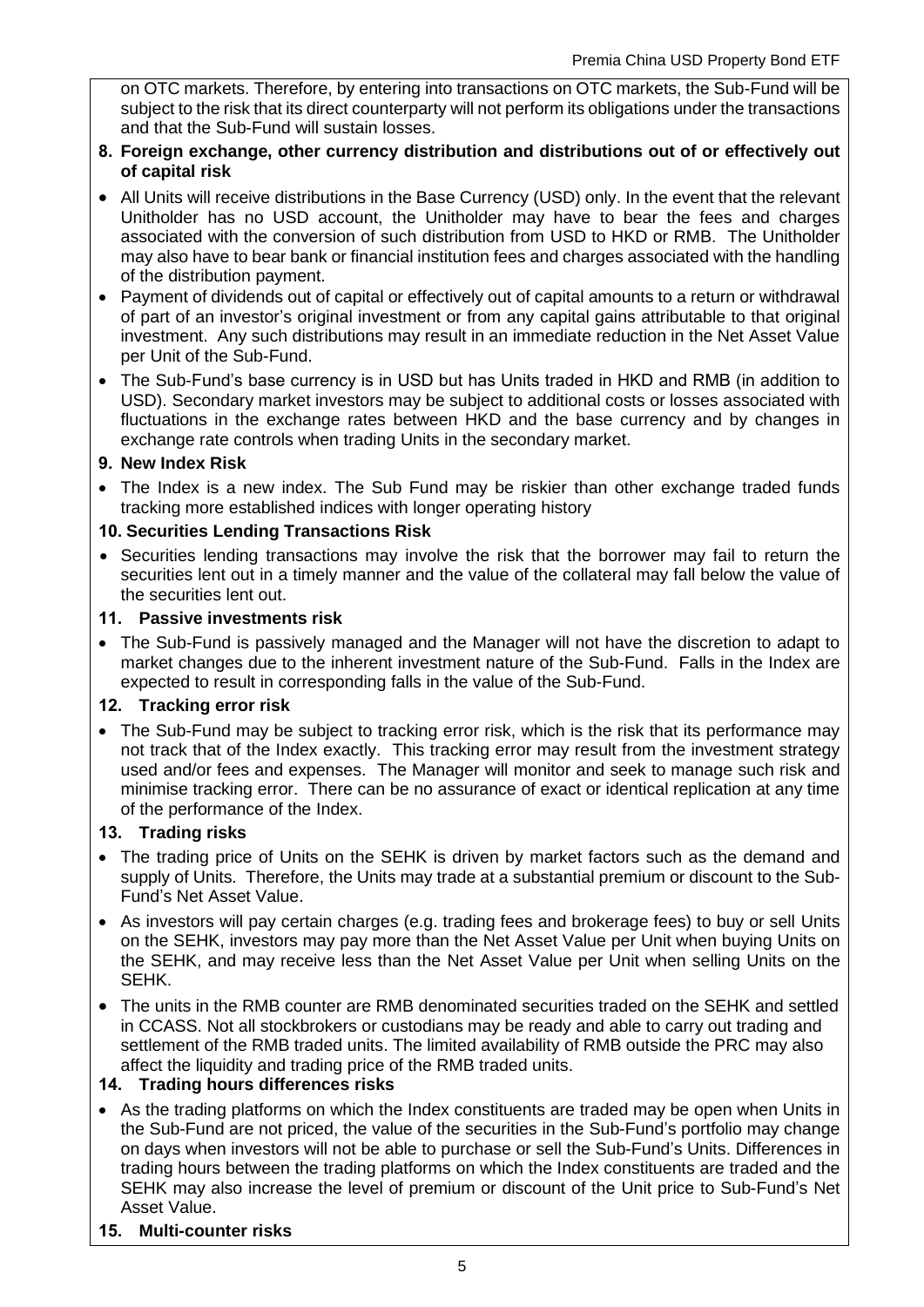If there is a suspension of the inter-counter transfer of units between the counters and/or any limitation on the level of services by brokers and CCASS participants, unitholders will only be able to trade their units in one counter only, which may inhibit or delay an investor dealing. The market price of units traded in each counter may deviate significantly. As such, investors may pay more or receive less when buying or selling Units traded in one counter than the equivalent amount in the currency of another counter if the trade of the relevant Units took place on that other counter.

## **16. Termination risks**

• The Sub-Fund may be terminated early under certain circumstances, for example, where the Index is no longer available for benchmarking or if the size of the Sub-Fund falls below HKD100 million or its equivalent in the Sub-Fund's base currency. Investors may not be able to recover their investments and suffer a loss when the Sub-Fund is terminated.

## **17. Reliance on market maker and liquidity risks**

- Although the Manager will ensure that at least one Market Maker will maintain a market for the Units in each counter, and that at least one Market Maker in each counter gives not less than 3 months' notice prior to terminating the relevant market maker agreement, liquidity in the market for Units may be adversely affected if there is no or only one Market Maker for the Units. There is no guarantee that any market making activity will be effective.
- There may be less interest by potential market makers making a market in units denominated and traded in RMB. Any disruption to the availability of RMB may adversely affect the capability of market makers in providing liquidity for the Units.

# **How has the fund performed?**

Since the Sub-Fund is newly set up, there is insufficient data to provide a useful indication of past performance to investors.

## **Is there any guarantee?**

The Sub-Fund does not have any guarantees. You may not get back the amount of money you invest.

## **What are the fees and charges?**

Please refer to the section entitled "Fees and Expenses" of the Prospectus for details of other fees and expenses.

#### **Charges incurred when trading the Sub-Fund on the SEHK**

| <b>Fees</b>                                  | What you pay                                  |
|----------------------------------------------|-----------------------------------------------|
| Brokerage fee                                | Market rates                                  |
| <b>Transaction levy</b>                      | $0.0027\%$ <sup>1</sup> of the trading price  |
| Trading fee                                  | $0.005\%$ <sup>2</sup> of the trading price   |
| Financial Reporting Council transaction levy | $0.00015\%$ <sup>3</sup> of the trading price |
| Stamp duty                                   | Nil                                           |
| Inter-counter transfer fee                   | HKD5 per instruction $4$                      |

*<sup>1</sup> Transaction levy of 0.0027% of the trading price of the Units, payable by each of the buyer and the seller.*

*<sup>2</sup> Trading fee of 0.005% of the trading price of the Units, payable by each of the buyer and the seller.*

*<sup>3</sup> Financial Reporting Council transaction levy of 0.00015% of the trading price of the Units, payable by each of the buyer and the seller from 1 January 2022.*

*<sup>4</sup>HKSCC will charge each CCASS participant a fee of HKD5 per instruction for effecting an inter-counter transfer between one counter and another counter. Investors should check with their brokers regarding any additional fees.*

#### **Ongoing fees payable by the Sub-Fund**

The following expenses will be paid out of the Sub-Fund. They affect you because they reduce the Net Asset Value of the Sub-Fund which may affect the trading price.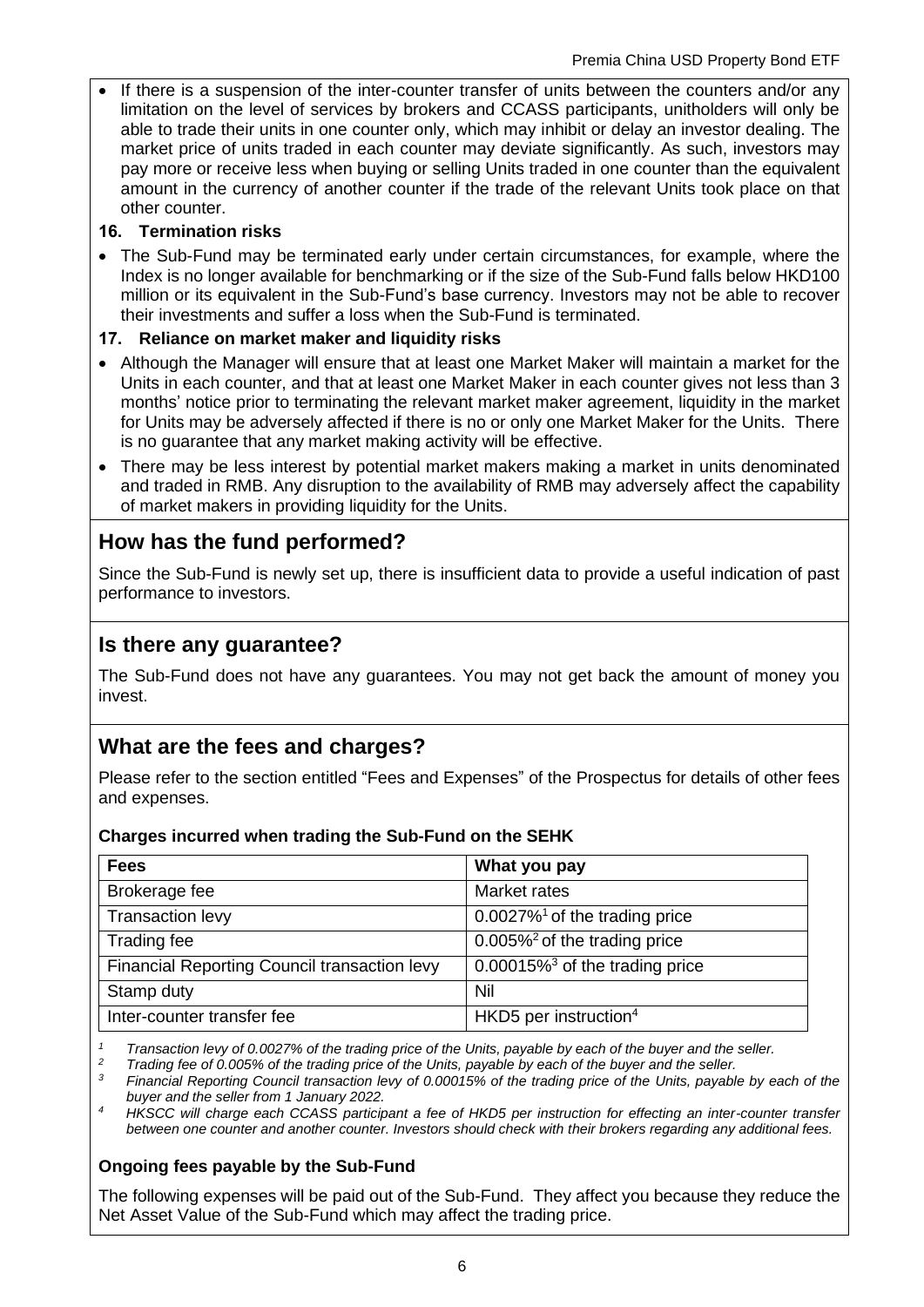| <b>Fees</b>                        | Annual rate (as a % of the Sub-Fund's value) |
|------------------------------------|----------------------------------------------|
| Management fee*                    | 0.58%                                        |
| Trustee fee                        | Included in the management fee               |
| Performance fee                    | Nil                                          |
| Administration and custody<br>fees | Included in the management fee               |

*\* The management fee is a single flat fee to cover all of the Sub-Fund's fees, costs and expenses (and its due proportion of any costs and expenses of the Trust allocated to it). The ongoing charges of the Sub-Fund is equal to the amount of the single management fee which is capped at a maximum of 0.58% of the average Net Asset Value of the Sub-Fund. Any increase or removal of the cap is subject to the prior approval of the SFC and one month's prior notice to Unitholders. Please refer to the Prospectus for details.*

#### **Other fees**

You may have to pay other fees when dealing in the Units of the Sub-Fund.

# **Additional information**

You can find the following information relating to the Sub-Fund (in English and in Chinese) at the following website [www.premia-partners.com](http://www.premia-partners.com/) (which has not been reviewed or approved by the SFC):

- The Prospectus including the Product Key Facts Statement (as revised from time to time)
- The latest annual audited accounts and interim half yearly unaudited report of the Sub-Fund (in English only)
- Any notices relating to material changes to the Sub-Fund which may have an impact on its investors such as material alterations or additions to the Prospectus including the Product Key Facts Statement or the constitutive documents of the Trust and/or the Sub-Fund
- Any public announcements made by the Manager in respect of the Sub-Fund, including information with regard to the Sub-Fund and the Index, the suspension of creations and redemptions of Units, the suspension of the calculation of its Net Asset Value, changes in its fees and the suspension and resumption of trading in its Units
- The near real time estimated Net Asset Value per Unit of the Sub-Fund (updated every 15 seconds throughout each dealing day) in RMB, USD and in HKD
- The last closing Net Asset Value of the Sub-Fund in USD only and the last closing Net Asset Value per Unit of the Sub-Fund in RMB, USD and in HKD
- The past performance information of the Sub-Fund
- The tracking difference and tracking error of the Sub-Fund
- The composition of the Sub-Fund (updated on a daily basis)
- The latest list of the Participating Dealers and Market Makers of the Sub-Fund
- The composition of distributions (i.e. the relative amounts paid out of (i) net distributable income, and (ii) capital), if any, for a 12-month rolling period

The near real time estimated Net Asset Value per Unit in HKD and RMB is indicative and for reference only and is updated every 15 seconds during SEHK trading hours and is calculated by Interactive Data (Hong Kong) Limited using the near real time estimated Net Asset Value per Unit in USD multiplied by a near real time HKD:USD or RMB:USD foreign exchange rate quoted by Reuters. Since the estimated Net Asset Value per Unit in USD will not be updated when the underlying bond markets are closed, the change in the estimated Net Asset Value per Unit in HKD and RMB during such period is solely due to the change in the near real time foreign exchange rate.

The last closing Net Asset Value per Unit in HKD and RMB is indicative and for reference only and is calculated by the Trustee using the official last closing Net Asset Value per Unit in USD multiplied